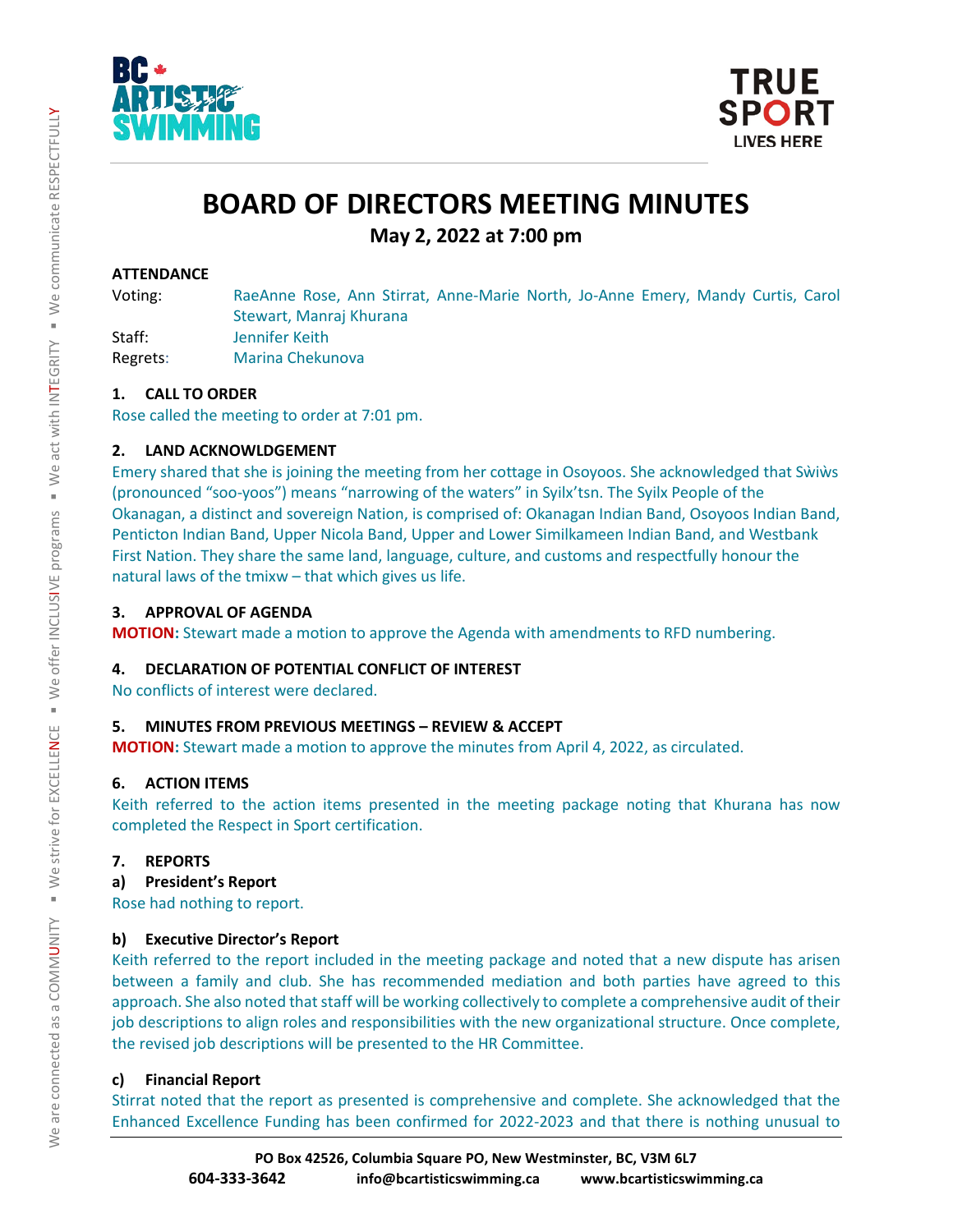

report from the financial statements presented for the period ending March 31<sup>st</sup>. She referenced the first draft of the 2022-23 budget included in the meeting package noting that it has been through an initial Finance Committee review and will be finalized for presentation to the Board at the June meeting.

**ACTION**: Finance Committee to finalize 2022-23 budget for presentation to the Board at the June meeting.

## **d) Sport Development Report**

Keith referred to the report presented in the meeting package noting that there is currently a lot of focus on finalizing the 2022 BC Games athlete selection process. Some trials results have been delayed due to medical byes, but all teams will be named no later than the week of May 9<sup>th</sup>.

## **e) High Performance Report**

Keith referred to the report presented in the meeting package highlighting that preparations for the June Assessment Camp are well underway. The NS Coaching Group recently met to discuss the camp schedule and how each coach will respectively contribute to the programming. In addition to the standardized testing, the NS Coaches hired for the camp will each run a development session that showcases their specialization.

#### **BUSINESS CARRIED FORWARD**

## **8. COVID-19 RISK ASSESSMENT UPDATE**

Keith provided an update on the legal ramifications of continuing to require proof of vaccination now that the provincial program has been repealed and reported that the BC Games Society has rescinded their proof of vaccination policy for the 2022 Prince George BC Summer Games.

**ACTION**: Keith to add consideration of current COVID policies to the July agenda.

#### **9. PROPOSED BYLAW AMENDMENTS REVIEW**

Rose referred to the Proposed Bylaw Amendments table in the meeting package noting that they have been vetted by legal counsel and the Governance Committee. She noted that a members consultation process will now begin with a meeting on May  $17<sup>th</sup>$  followed by a members' survey to get feedback on specific proposed amendments. The feedback gathered through this process will be reviewed by the Governance Committee and reported back to the Board during the June meeting.

#### **10. ASPIRE PROGRAM UPDATE**

Emery provided an update on the ASPIRE Program sharing that she has developed a club manual and an association's manual that outlines roles and responsibilities for all parties in delivering the program. She is seeking feedback from the Board on the resources that have been developed.

**ACTION**: Emery to distribute documents to the Board for review.

**ACTION**: Keith to create opportunity to present the concept to the members during the Year-End Club Meeting.

## **11. RFD 2022-188 – ARTISTIC SWIMMING UKRAINE RELIEF PROGRAM**

**ACTION**: Keith to work with the Awards Committee to develop criteria for a new bursary to support displaced settlers in pursuing involvement in artistic swimming in BC.

#### **NEW BUSINESS**

#### **12. RFD 2022-189 – 2021-22 COMMUNITY GAMING FUND ALLOCATIONS**

**MOTION:** (Stewart/Curtis) to approve the transfer of funds between the Gaming Account and General Account as described in RFD 2022-189. Carried